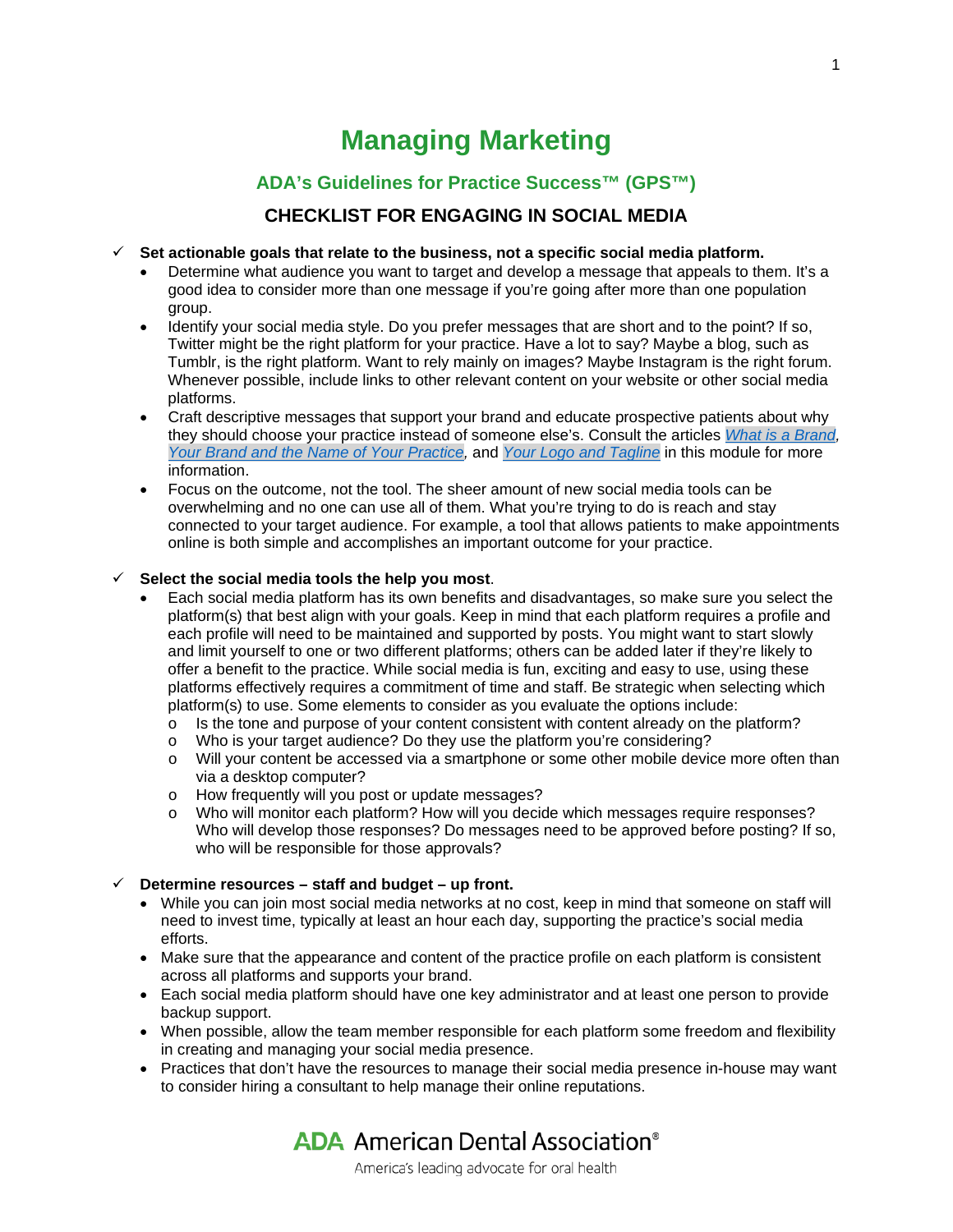- o Practices that are looking for outside expertise and already have a marketing consultant can ask that person whether they offer that service or can recommend someone to manage their online presence.
- o Many of these services can help track and evaluate the status of your practice's online reputation; some will even review and help you respond to posts on review sites related to patient experiences.
- o Establish what your social media goals are and how much you're willing to invest in budgeting for outside services to achieve them. Do you want custom designs developed for your social platforms? Do you want to buy targeted advertising on those sites that offer it? If so, a wellplaced and compelling ad can help you reach the right audience. Make sure that any ad complies with all federal and state regulations regarding advertisements; also consult the *[ADA](http://www.ada.org/%7E/media/ADA/Publications/Files/ADA_Code_of_Ethics_2016.pdf?la=en)  [Principles of Ethics and Code of Professional Conduct](http://www.ada.org/%7E/media/ADA/Publications/Files/ADA_Code_of_Ethics_2016.pdf?la=en)* for guidance. It's also a good idea to review the content in the article *[Legal and Ethical Aspects of Marketing](https://success.ada.org/en/practice-management/guidelines-for-practice-success/managing-marketing/01_marketingdentalpractice_whatitmeans)* in this module for more information.
- o Even if you outsource the development and management of your online reputation, make sure that you and your staff is actively involved all along the way; after all, it's your brand and practice that's being promoted.

### **Develop a content calendar.**

Once you've identified which social media platform(s) you want to use, it's time to develop a content plan. A content plan is similar to the editorial calendar used by publishers to pre-plan what content, or message, to run and when to run it.

- Start by developing a schedule of major "dental dates" that would be of interest to non-dentists and develop content to support them. Also consider creating content that support others' national health awareness efforts, especially if the topic relates to oral health. Also plan to develop content on other topics, such as sports, which aren't directly related to health since that will keep your followers engaged and interested in reading your future posts. Two Sample Content Calendars, one on dental topics and another on non-dental ones, follow this checklist and offer a few content ideas to get you started.
- Write your posts at least one week in advance to ensure that they're current and relevant. Doing that also allows you to pre-load your content into a free online social media management system so you can schedule the date and time that the post should be issued. One of the major advantages to this approach is that you don't have to take time away from other activities – or procedures – in order for the post to appear.
- Once you have a content schedule and plan for uploading messages, you'll need to write the message. Consider the platform, the audience and the purpose of the post before you start. Messages should be upbeat, informational and fun.
	- $\circ$  The length of your post will vary depending upon the platform used: Twitter limits you to 140 characters, Instagram allows a photo and caption, and Facebook and most blogs allow you to upload video, pictures and text of almost any length.
	- o Keep your text brief so followers will be more inclined to read it, like it and share it. Remember, you're not being paid by the word.
- Other tips for developing engaging content include:
	- o Write content that your friends, followers and fans will want to share and repost.
	- o Be engaging and authentic. Your social media content should be genuine and invite some type of interaction or follow-up. Ask questions. Post surveys. Authentic social media means that you are interacting with your patients and not just posting on Facebook. It also means being spontaneous and posting about new subjects, rather than repeating the same material over and over. Being genuine also means you're listening to your audience and having a real conversation with them.
	- o Tell your story. Social media offers you the chance to highlight what makes you, your practice and your brand special. Offer patients a well-rounded picture of who you are and include links to all of your social media platforms on the practice's website. This makes them easier to find, builds credibility and allows you to promote the practice across multiple platforms.
	- o Use pictures, images and videos whenever possible. All are easy on the eyes and easy to share. Visual content also ranks highly in searches. If possible, post videos shot with a

**ADA** American Dental Association<sup>®</sup>

America's leading advocate for oral health